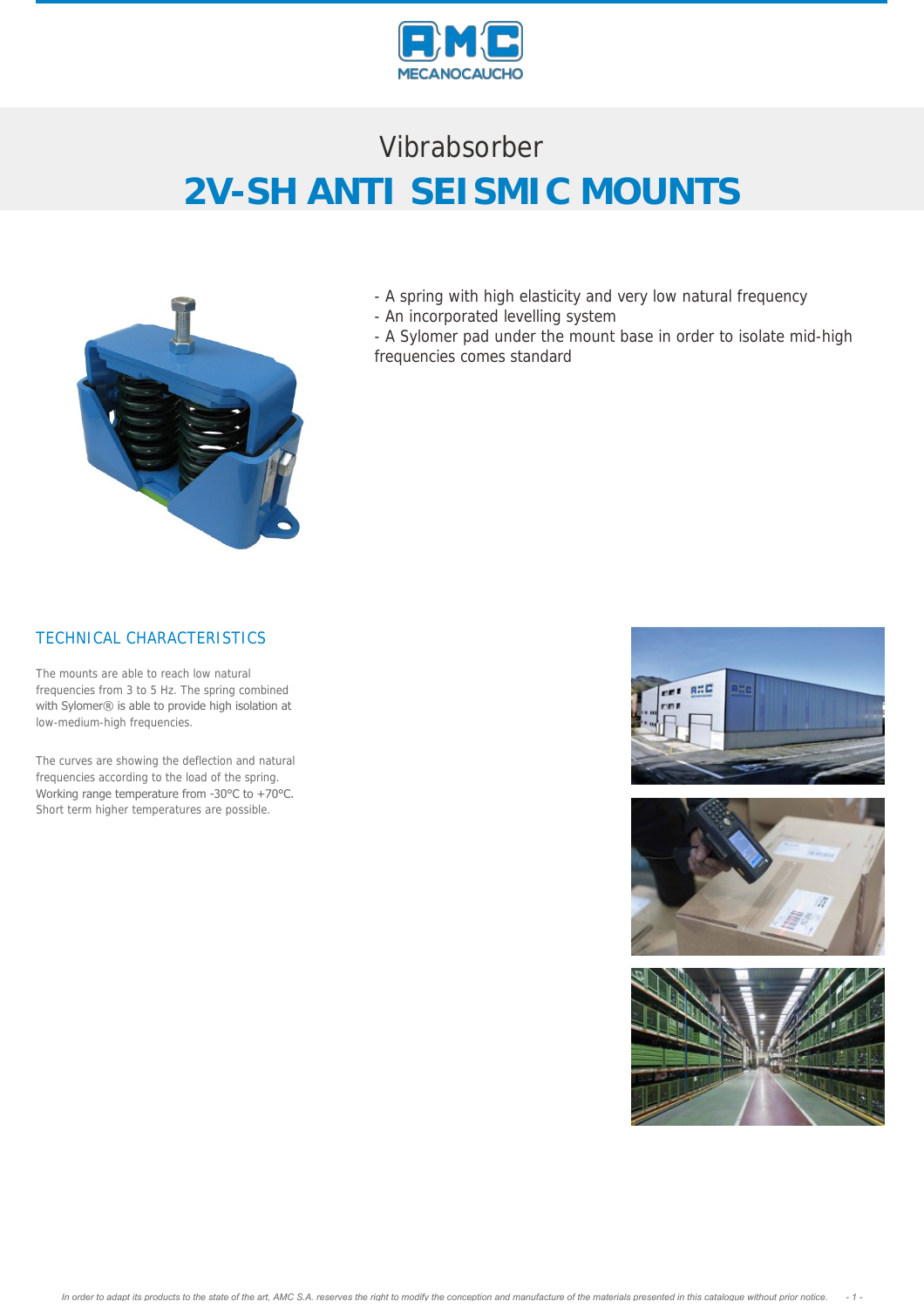

# Vibrabsorber **2V-SH ANTI SEISMIC MOUNTS**

DRAWINGS







MAX. DEFLECTION: 50 mm



#### DIMENSIONS

| Type                             | Spring color | Load<br>(kg) | Weight<br>(kg) | Code  |
|----------------------------------|--------------|--------------|----------------|-------|
| 2V-SH-134 ANTI SEISMIC + SYLOMER | BI UF        | 134          | 10.423         | 20587 |
| 2V-SH-190 ANTI SEISMIC + SYLOMER | WHITE        | 190          | 10.537         | 20588 |
| 2V-SH-246 ANTI SEISMIC + SYLOMER | <b>BLACK</b> | 246          | 10.585         | 20589 |
| 2V-SH-346 ANTI SEISMIC + SYLOMER | BEIGE        | 346          | 10.765         | 20590 |
| 2V-SH-446 ANTI SEISMIC + SYLOMER | <b>RED</b>   | 446          | 11.507         | 20591 |
| 2V-SH-670 ANTI SEISMIC + SYLOMER | <b>GREY</b>  | 670          | 11.909         | 20592 |
| 2V-SH-892 ANTI SEISMIC + SYLOMER | <b>GREEN</b> | 892          | 12.441         | 20593 |